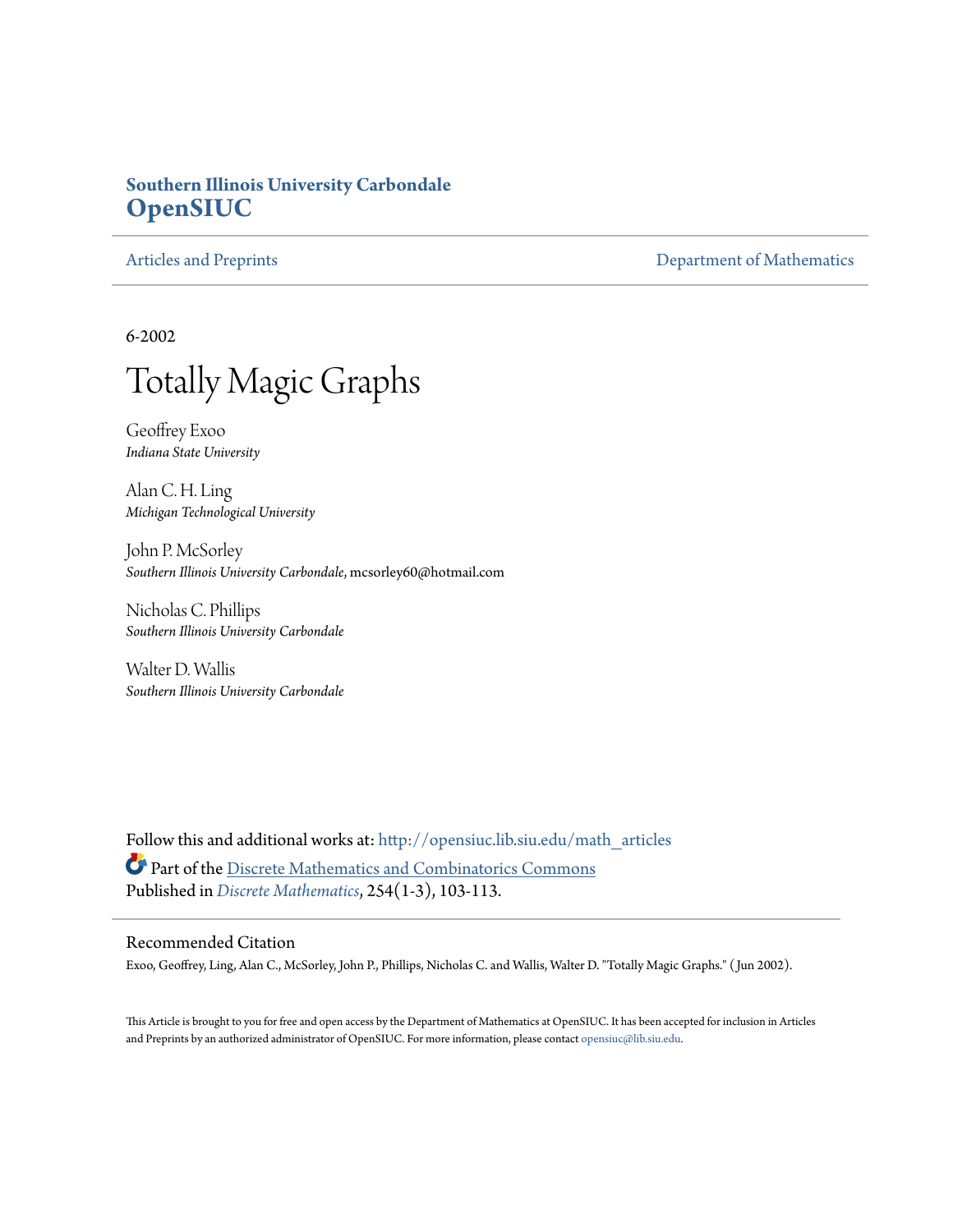# **Totally Magic Graphs**

Geoffrey Exoo

*Department of Mathematics and Computer Science, Indiana State University, Terre Haute, IN, USA 47809* ge@ginger.indstate.edu

Alan C.H. Ling

*Department of Mathematical Sciences, Michigan Technological University, Houghton, MI, USA 49931* aling@mtu.edu

John P. McSorley

*Department of Mathematics, Southern Illinois University, Carbondale IL, USA 62901-4408* jmcsorley@math.siu.edu

N. C. K. Phillips

*Department of Computer Science, Southern Illinois University, Carbondale IL, USA 62901-4511* nckp@siu.edu

W. D. Wallis

*Department of Mathematics, Southern Illinois University, Carbondale IL, USA 62901-4408* wdwallis@math.siu.edu

#### **Abstract**

A *total labeling* of a graph with v vertices and e edges is defined as a one-to-one map taking the vertices and edges onto the integers  $1, 2, \dots, v+e$ . Such a labeling is *vertex magic* if the sum of the label on a vertex and the labels on its incident edges is a constant independent of the choice of vertex, and *edge magic* if the sum of an edge label and the labels of the endpoints of the edge is constant. In this paper we examine graphs possessing a labeling that is simultaneously vertex magic and edge magic. Such graphs appear to be rare.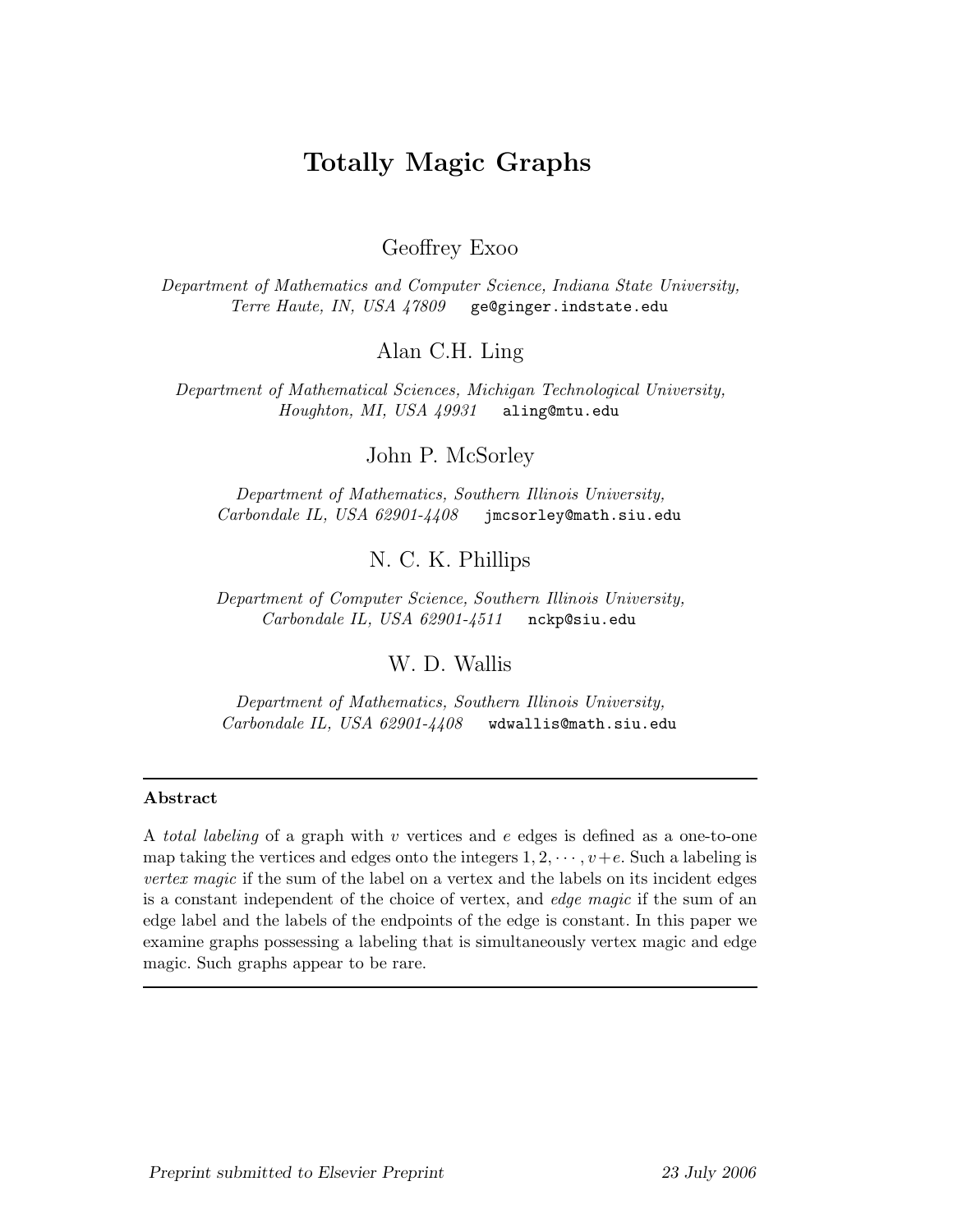#### **1 Introduction**

All graphs in this paper are finite, simple and undirected. Unless otherwise specified, the graph G has vertex set  $V = V(G)$  and edge set  $E = E(G)$  and we write e for  $|E|$  and v for  $|V|$ . A general reference for graph theoretic notions is [6].

A labeling for a graph is a map that takes graph elements to numbers (usually positive or non-negative integers). In this paper the domain is the set of all vertices and edges; such labelings are called total. Other domains have also been studied. The most complete recent survey of graph labelings is [2].

In many cases, it is interesting to consider the sum of all labels associated with a graph label. This will be called the *weight* of the element. For example, the weight of vertex x under the total labeling  $\lambda$  is

$$
wt(x) = \lambda(x) + \sum_{y \sim x} \lambda(xy),
$$

while

$$
wt(xy) = \lambda(x) + \lambda(xy) + \lambda(y).
$$

If necessary, the labeling can be specified by a subscript, as in  $wt_{\lambda}(x)$ .

Various authors have introduced labelings that generalize the idea of a magic square, by requiring that certain weights be constant. Kotzig and Rosa [3], for example, defined a magic labeling to be a labeling on the vertices and edges in which the labels are the integers from 1 to  $v + e$  and where the sum of labels on an edge and its two endpoints is constant. Related labelings have been studied by other authors and there are numerous variations in the terminology used. Readers are referred to [1] for a discussion of these matters and a standardization of the terminology.

In particular, we treat two types of total labeling. For detailed treatment of the two types taken separately, see  $|1|$  and  $|4|$ .

An edge magic total labeling or EMTL on G is a one-to-one map  $\lambda$  from  $V(G) \cup E(G)$  onto the integers  $1, 2, \ldots, v + e$ , with the property that, given any edge xy,

 $\lambda(x) + \lambda(xy) + \lambda(y) = k$ 

for some constant k. In other words,  $wt(xy) = k$  for any edge xy.

A vertex magic total labeling or VMTL on G is a one-to-one map  $\lambda$  from  $V(G) \cup E(G)$  onto the integers  $1, 2, \ldots, v + e$ , with the property that, given any vertex  $x$ ,

$$
\lambda(x) + \sum_{y \sim x} \lambda(xy) = h
$$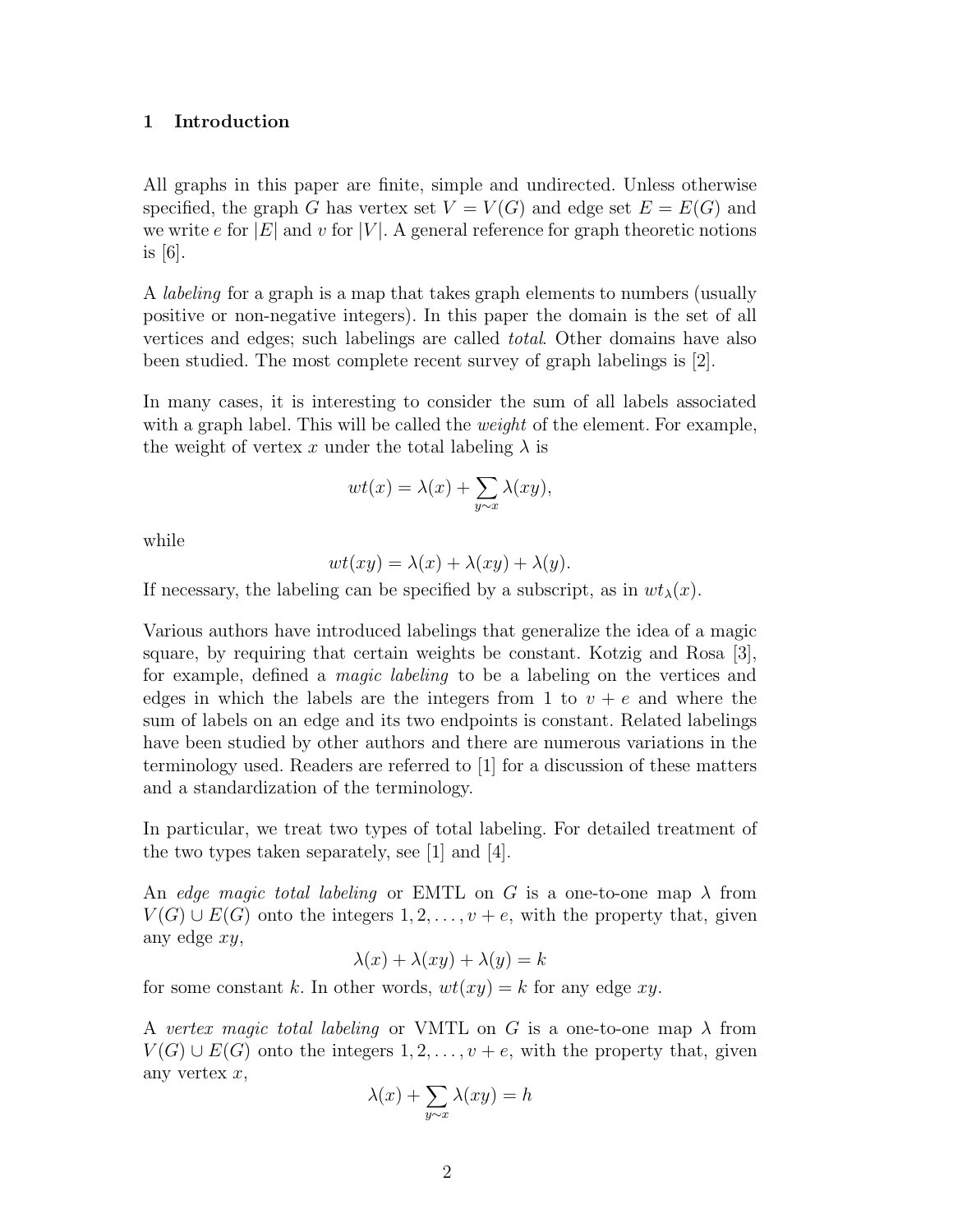for some constant h, where the sum is over all vertices  $y$  adjacent to x. In this case the magic requirement is  $wt(x) = h$  for all vertices x.

Suppose  $\lambda$  is a vertex magic total labeling of G. Then the sum of all vertex weights is

$$
hv = \sum_{x \in V} \lambda(x) + 2 \sum_{y \in E} \lambda(y)
$$
  
=  $(1 + 2 + ... + (v + e)) + \sum_{y \in E} \lambda(y)$   
=  $\frac{1}{2}(v + e)(v + e + 1) + \sum_{y \in E} \lambda(y).$  (1)

Similarly, if  $\mu$  is an edge magic total labeling, then the sum of all edge weights is

$$
ke = \sum_{x \in V} d_x \mu(x) + \sum_{y \in E} \mu(y)
$$
  
=  $\frac{1}{2} (v + e)(v + e + 1) + \sum_{x \in V} (d_x - 1)\mu(x),$  (2)

where  $d_x$  is the degree of x. As

$$
1 + 2 + \ldots + e \le \sum_{y \in E} \lambda(y) \le (v + 1) + (v + 2) + \ldots + (v + e),
$$

(1) can be used to find upper and lower bounds for  $h$ . A similar approach, taking the degree sequence into account, yields upper and lower bounds for k.

In this paper we investigate the question: for a graph  $G$  does there exist a total labeling  $\lambda$  that is both edge magic and vertex magic? We shall call such a  $\lambda$  a totally magic labeling and call G a totally magic graph. The constants h and k will be called the vertex constant and edge constant respectively. We do not require that  $h = k$ .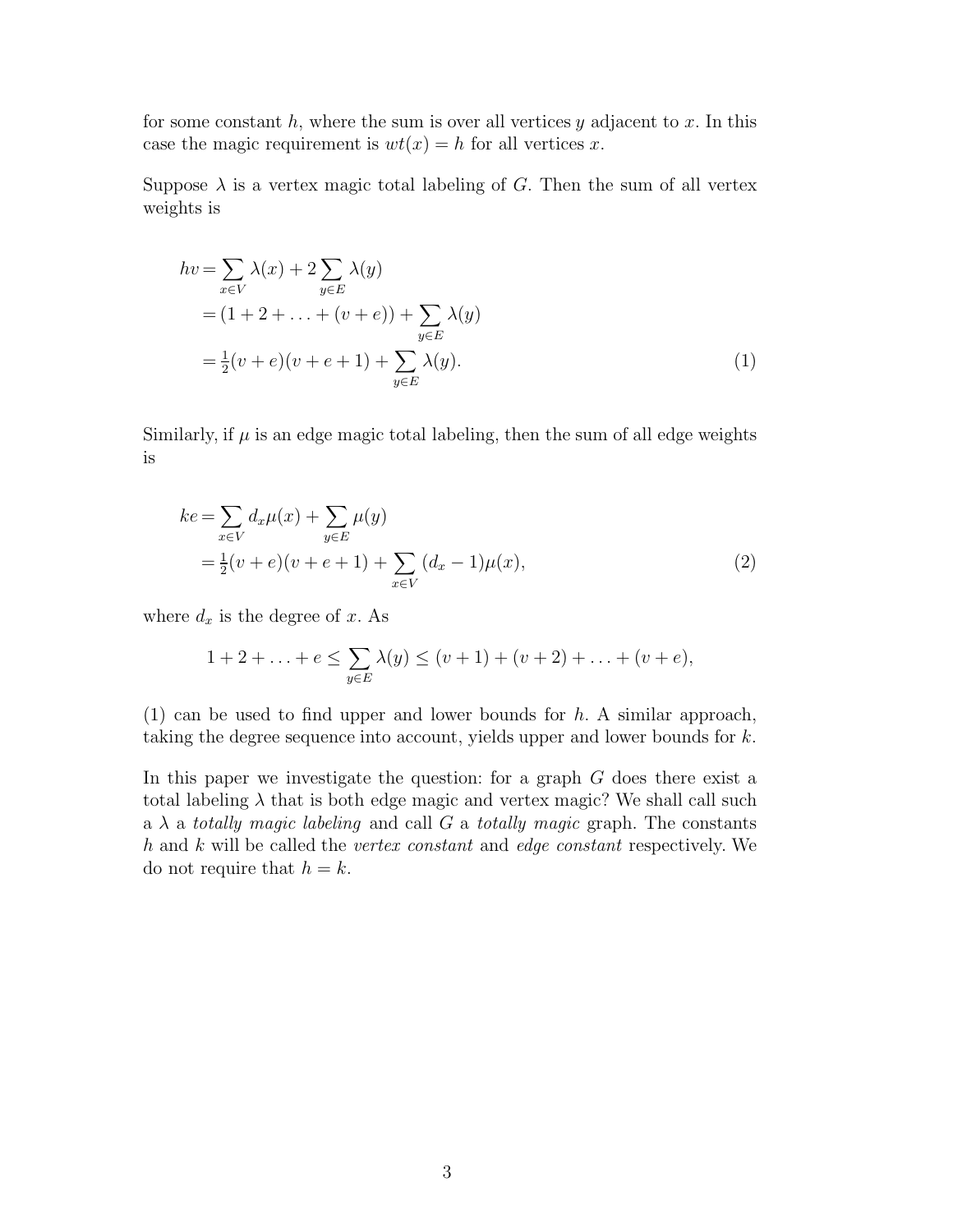#### **2 Examples**

One quickly constructs three small examples of connected totally magic graphs; see below.



An obvious trivial example is the single vertex graph  $K_1$ . There are four totally magic labelings of the triangle  $K_3$ ; if the set of vertex-labels is denoted by  $S_v$ , then the labelings have

$$
h = 9, k = 12, S_v = \{4, 5, 6\}
$$

$$
h = 10, k = 11, S_v = \{2, 4, 6\}
$$

$$
h = 11, k = 10, S_v = \{1, 3, 5\}
$$

$$
h = 12, k = 9, S_v = \{1, 2, 3\}.
$$

(There is an obvious duality here.) The three-vertex path  $P_3$  has two labelings. Writing the labels in sequence vertex-edge-vertex-edge-vertex, they are

$$
h = 6, k = 9
$$
, labels 4, 2, 3, 1, 5,  
 $h = 7, k = 8$ , labels 3, 4, 1, 2, 5.

Among disconnected graphs, we know that there is exactly one totally magic labeling of  $K_1 \cup P_3$ , constructed from the first of the  $P_3$ -labelings listed above by mapping the isolated vertex to 6.

#### **3 Isolates and stars**

If  $\lambda$  is a totally magic labeling of G with vertex constant h then any isolated vertex x has  $\lambda(x) = h$ , so there cannot be two such vertices. Similarly, an isolated edge would have equal labels on its endpoints. We have: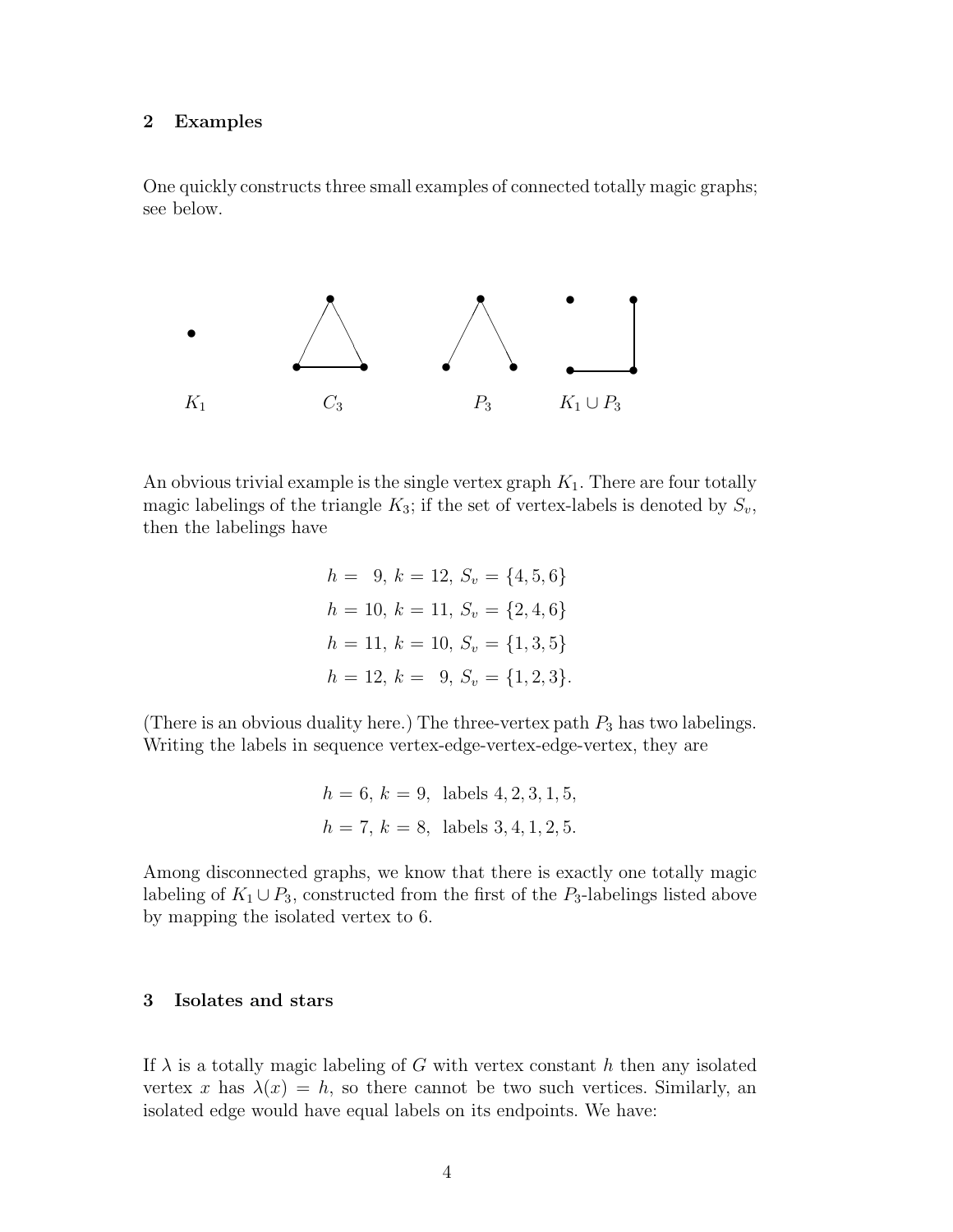**Lemma 1** No totally magic graph has two isolated vertices or an isolated edge.

Moreover, if  $K_1 \cup G$  is totally magic, the isolated vertex must necessarily receive the largest possible label, so the remaining labels form a totally magic labeling of G. We have:

**Lemma 2** If a graph with an isolated vertex is totally magic, then the graph G resulting from the deletion of the isolate has a totally magic labeling with vertex sum  $|V(G)| + |E(G)| + 1$ .

The labeling of  $K_1 \cup P_3$  given above is as described in this lemma.

A vertex of degree 1 is often called a leaf.

**Theorem 3** Suppose the totally magic graph G has a leaf x. Then the component of G containing x is a star.

**Proof.** Suppose  $\lambda$  is a totally magic labeling on G, with vertex and edge constants h and k respectively, and suppose x is a leaf with neighbor y. By the vertex magic property,  $\lambda(x) + \lambda(xy) = h$ , and by the edge magic property,  $\lambda(x) + \lambda(xy) + \lambda(y) = k$ . So  $\lambda(y) = k - h$ .

By Lemma 1, y has a neighbor, z say. Then  $k = \lambda(y) + \lambda(yz) + \lambda(z) =$  $\lambda(yz) + \lambda(z) + k - h$ , so  $\lambda(yz) = h - \lambda(z)$ . So  $wt(z) \geq \lambda(z) + \lambda(yz) = h$ , with equality only if z has degree 1. So every vertex adjacent to  $y$  has degree 1, and the component of G containing y is a star with center y.  $\Box$ 

**Corollary 3.1** The only connected totally magic graph containing a vertex of degree 1 is  $P_3$ .

Every non-trivial tree has at least two vertices of degree 1, so the only possible magic trees are  $K_1$  and the stars. But it was shown in Theorem 5 of [4] that  $K_{m,n}$  is never vertex magic when  $|m - n| > 1$ . So no star larger than  $K_{1,2}$  is vertex magic, so

**Corollary 3.2** The only totally magic trees are  $K_1$  and  $P_3$ .

A totally magic graph cannot have two stars as components, because their centers would each receive label  $k - h$ . It follows that the components of a totally magic graph can include at most one  $K_1$  and at most one star, and all other components have minimum degree at least 2, and consequently have as many edges as vertices.

**Corollary 3.3** The only totally magic proper forest is  $K_1 \cup P_3$ .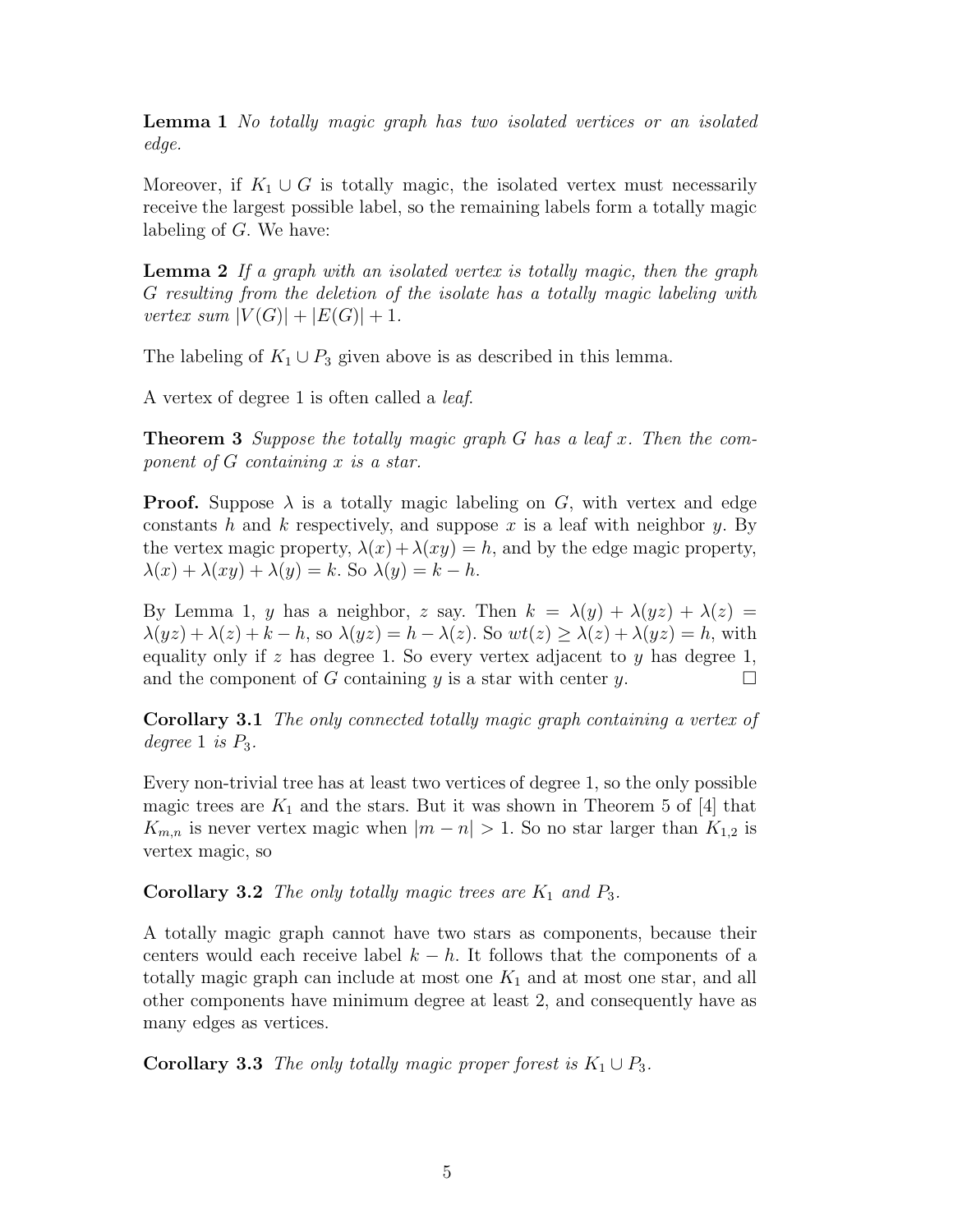**Theorem 4** The only totally magic graphs with a component  $K_1$  are  $K_1 \cup P_3$ and  $K_1$  itself.

**Proof.** Suppose  $K_1 \cup G$  is a totally magic graph;  $K_1$  has vertex x, and G has  $v$  vertices and  $e$  edges, as usual.  $G$  may have a star as a component, but any other component has minimum degree at least 2, so  $e \ge v - 1$ . From Lemma 2,

$$
h = \lambda(x) = v + e + 1,
$$

and G is totally magic with vertex constant  $h$ . Now from  $(1)$ ,

$$
v(v + e + 1) = \frac{1}{2}(v + e)(v + e + 1) + \sum_{y \in E} \lambda(y).
$$

So

$$
\sum_{y \in E} \lambda(y) = \frac{1}{2}(v - e)(v + e + 1).
$$

But  $\sum \lambda(y) \geq \frac{1}{2}e(e+1)$ , so

$$
e(e+1) \le (v-e)(v+e+1),
$$

and

$$
2e(e+1) \le v(v+1).
$$

Clearly  $e < v$ . So  $e = v - 1$ , whence

$$
2(v^2 - v) \le v^2 + v,
$$

and  $v \leq 3$ . The only possibility is  $G = P_3$ .

#### **4 Forbidden configurations**

**Theorem 5** If a totally magic graph G contains two adjacent vertices of degree 2, then the component containing them is a cycle of length 3.

**Proof.** Suppose G contains a pair of adjacent vertices b and c, each having degree 2, and suppose  $\lambda$  is a totally magic labeling of G with vertex and edge constants  $h$  and  $k$ .

First, assume G contains a path  $\{a, b, c, d\}$ , where a and d are distinct vertices. From  $h = wt(b) = wt(c)$  it follows that

$$
\lambda(ab) + \lambda(b) + \lambda(bc) = \lambda(bc) + \lambda(c) + \lambda(cd),
$$

from which

$$
\lambda(cd) = \lambda(ab) + \lambda(b) - \lambda(c) \tag{3}
$$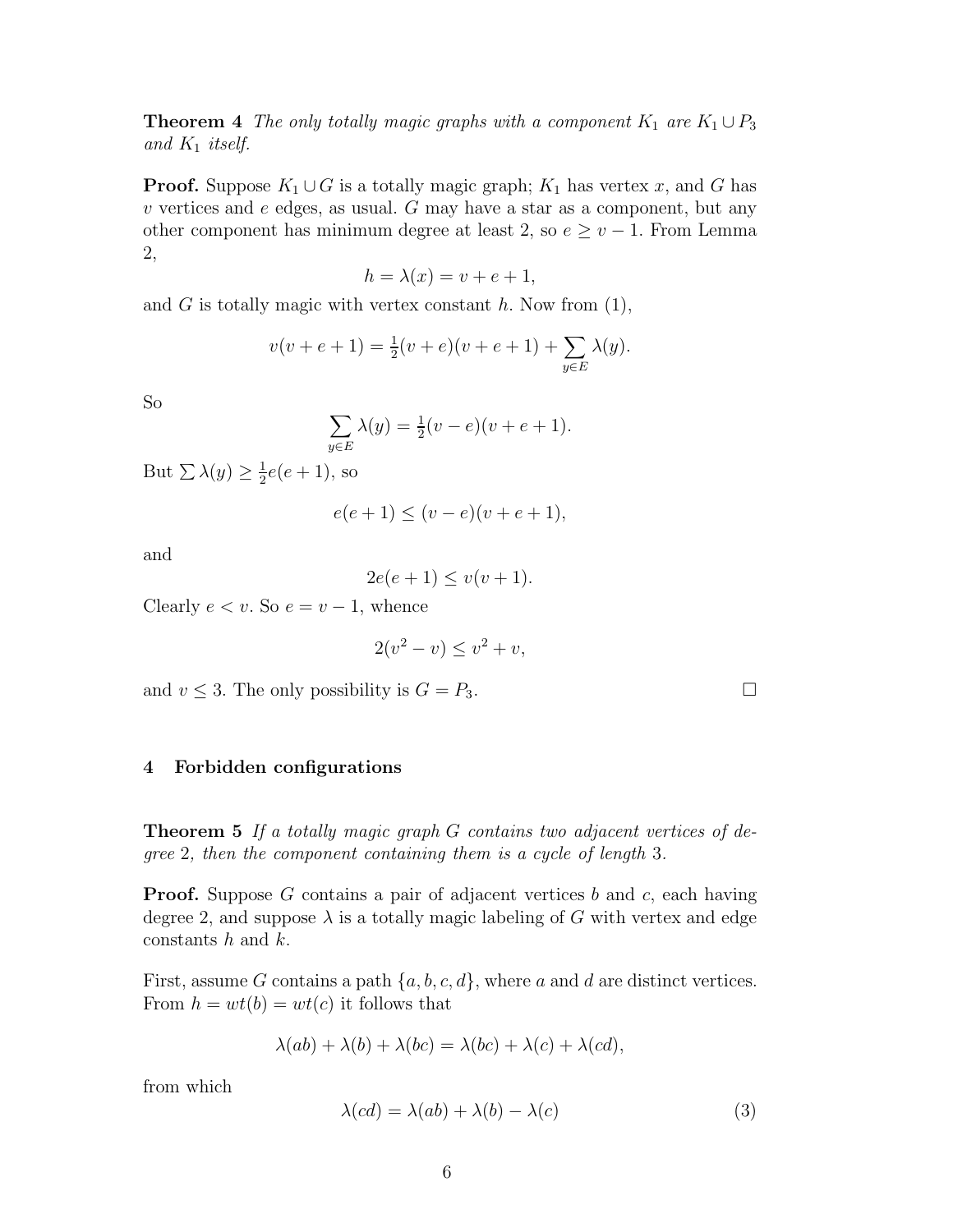while the edge magic property yields

$$
k = \lambda(a) + \lambda(ab) + \lambda(b) = \lambda(b) + \lambda(bc) + \lambda(c) = \lambda(c) + \lambda(cd) + \lambda(d); \quad (4)
$$

the second equality in (4) implies

$$
\lambda(cd) = \lambda(b) + \lambda(bc) - \lambda(d) \tag{5}
$$

while the first gives

$$
\lambda(a) + \lambda(ab) = \lambda(bc) + \lambda(c). \tag{6}
$$

But  $(3)$  and  $(5)$  give

$$
\lambda(ab) - \lambda(c) = \lambda(bc) - \lambda(d)
$$

so

$$
\lambda(d) = \lambda(bc) + \lambda(c) - \lambda(ab) \tag{7}
$$

and (6) and (7) together imply  $\lambda(a) = \lambda(d)$ , a contradiction.

Now assume b and c have a common neighbor,  $a$  say, and suppose  $a$  has some other neighbor, z.  $i$ From  $(4)$  we see

$$
\lambda(ab) = k - \lambda(a) - \lambda(b),
$$

and similarly for bc and ca, so

$$
wt(b) = \lambda(ab) + \lambda(b) + \lambda(bc)
$$
  
= 2k - \lambda(a) - \lambda(b) - \lambda(c),

whereas

$$
wt(a) = \lambda(ca) + \lambda(a) + \lambda(ab) + \lambda(az) + \dots
$$
  
\n
$$
\geq 2k - \lambda(a) - \lambda(b) - \lambda(c) + \lambda(az)
$$
  
\n
$$
> wt(a),
$$

as  $\lambda(az) > 0$ .

**Corollary 5.1** No totally magic graph contains as a component a path other than  $P_3$  or a cycle other than  $K_3$ .

(Lemma 1 must be invoked to rule out  $P_2$ .) In particular,

**Corollary 5.2** The only totally magic cycle is  $K_3$ .

**Theorem 6** Suppose G contains two vertices,  $x_1$  and  $x_2$ , that are each adjacent to precisely the same set  $\{y_1, y_2, \ldots, y_d\}$  of other vertices. (It is not specified whether  $x_1$  and  $x_2$  are adjacent.) If  $d > 1$  then G is not totally magic.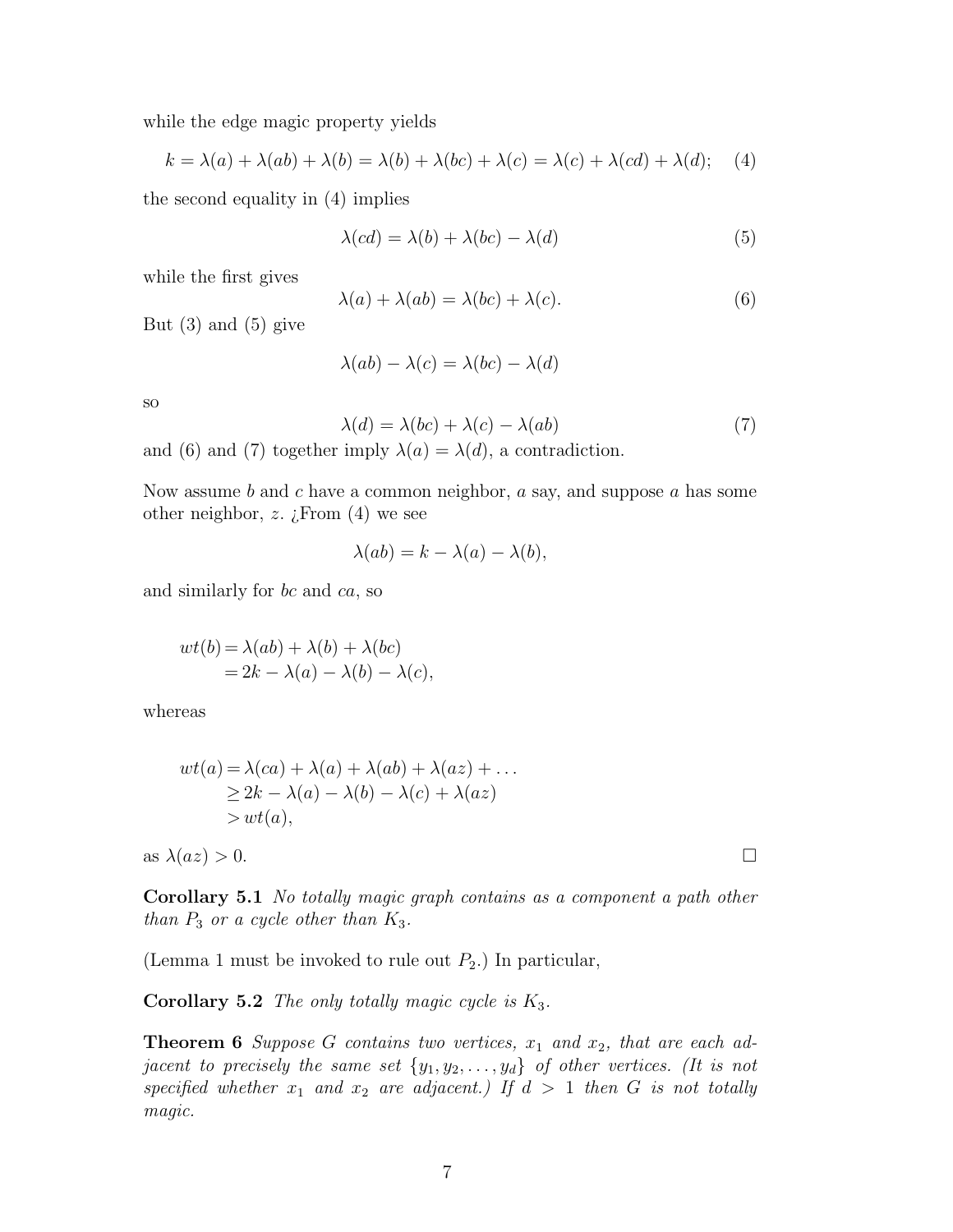**Proof.** Suppose  $\lambda$  is a totally magic labeling of G with vertex and edge sums h and k. For convenience, define  $\lambda(x_1x_2) = 0$  if  $x_1$  is not adjacent to  $x_2$ . Then

$$
h = \lambda(x_i) + \sum_{j=1}^{d} \lambda(x_i y_j) + \lambda(x_1 x_2), \ i = 1, 2,
$$

and

$$
k = \lambda(x_i) + \lambda(x_iy_j) + \lambda(y_j), \quad i = 1, 2, 1 \le j \le d.
$$

So

$$
dk = d\lambda(x_i) + \sum_{j=1}^d \lambda(x_i y_j) + \sum_{j=1}^d \lambda(y_j), \quad i = 1, 2,
$$
  
=  $(d - 1)\lambda(x_i) + (h - \lambda(x_1 x_2)) + \sum_{j=1}^d \lambda(y_j), \quad i = 1, 2,$ 

so

$$
(d-1)\lambda(x_1) = (d-1)\lambda(x_2),
$$

a contradiction unless  $d = 1$ .

**Corollary 6.1** The only totally magic complete graphs are  $K_1$  and  $K_3$ . The only totally magic complete bipartite graph is  $K_{1,2}$ .

**Theorem 7** Suppose G contains two vertices, x and y, with a common neighbor. If x and y are nonadjacent and each has degree 2, or are adjacent and each has degree 3, then G is not totally magic.

**Proof.** Denote the common neighbor by z, the other neighbor of x by  $x_1$ , and the other neighbor of y by  $y_1$ . (Possibly  $x_1 = y_1$ .) Suppose  $\lambda$  is a totally magic labeling of G with vertex and edge constants h and  $k$ ; if x is not adjacent to y in G then define  $\lambda(xy) = 0$ .

The weight of  $x$  is

$$
wt(x) = \lambda(x) + \lambda(xx_1) + \lambda(xz) + \lambda(xy)
$$
  
=  $\lambda(x) + (k - \lambda(x) - \lambda(x_1)) + (k - \lambda(x) - \lambda(z)) + \lambda(xy)$   
=  $2k - (\lambda(x) + \lambda(x_1) + \lambda(z)) + \lambda(xy)$ 

and similarly

$$
wt(y) = 2k - (\lambda(y) + \lambda(y_1) + \lambda(z)) + \lambda(xy).
$$

From the vertex magic property,  $wt(x) = wt(y)$ , so  $\lambda(x) + \lambda(x_1) = \lambda(y) + \lambda(y_1)$ . So  $\lambda(xx_1) = k - \lambda(x) - \lambda(x_1) = k - \lambda(y) - \lambda(y_1) = \lambda(yy_1)$ . But this contradicts the edge magic property.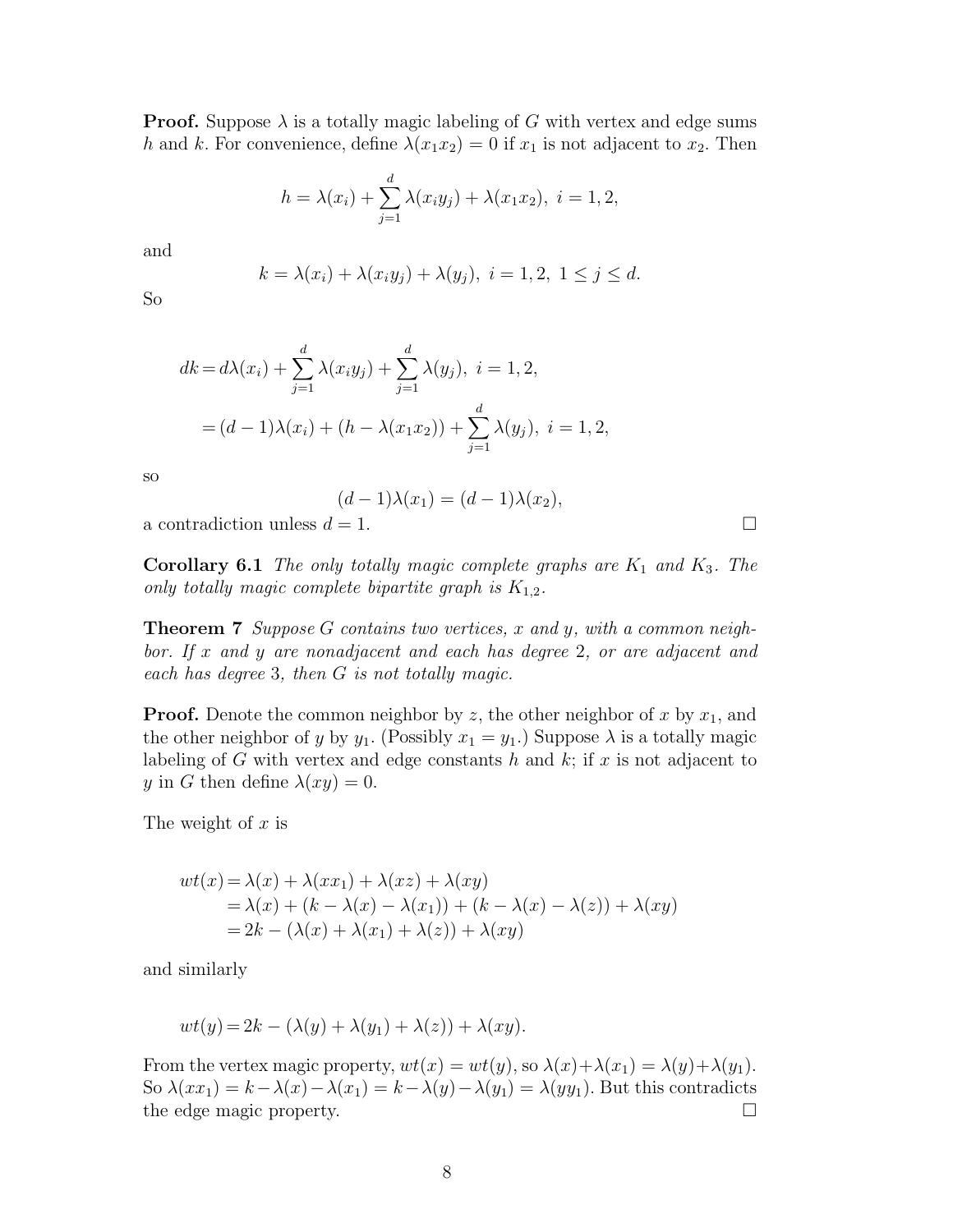(The case where  $x$  and  $y$  are adjacent could be rephrased, a totally magic graph G cannot contain a triangle with two vertices of degree 3.)

**Theorem 8** Suppose the totally magic graph G contains a triangle. Then the sum of the labels of all edges outside the triangle and incident with any one vertex of the triangle is the same, whichever vertex is chosen.

**Proof.** Suppose the triangle is  $xyz$ . Write X for the sum of the labels of all edges other than  $xy$  and  $xz$  that are adjacent to  $x$ ; define Y and Z similarly. Then

$$
h = wt(x) = \lambda(x) + \lambda(xy) + \lambda(xz) + X = 2k - \lambda(x) - \lambda(y) - \lambda(z) + X
$$
  
= wt(y) = \lambda(y) + \lambda(xy) + \lambda(yz) + Y = 2k - \lambda(x) - \lambda(y) - \lambda(z) + Y  
= wt(z) = \lambda(z) + \lambda(xz) + \lambda(yz) + Z = 2k - \lambda(x) - \lambda(y) - \lambda(z) + Z

so  $X = Y = Z$ .

**Corollary 8.1** If the totally magic graph G contains a triangle with one vertex of degree 2, then the triangle is a component of G.

Observe that Theorems 5, 6, 7 and 8 are essentially forbidden configuration theorems. If a graph  $G$  is in violation of one of them, then not only is  $G$  not totally magic, but G cannot be a component or union of components in any totally magic graph. We term a graph a survivor if it is not eliminated by the application of these theorems.

#### **5 Unions of triangles**

In this section we construct two infinite families of totally magic graphs, both based on triangles. We use the following Lemma, which has been proved several times in the literature.

**Lemma 9** The set of integers  $\{1, 2, \dots, 3n\}$  can be partitioned into n triples, where the sum of elements in any triple is  $\frac{3}{2}(3n+1)$ , if and only if n is odd.

**Proof.** Observe that  $1 + 2 + \ldots + 3n = 3n(3n + 1)/2$ , so the only possible common sum is  $\frac{3}{2}(3n+1)$ .

First suppose *n* is odd. For  $i = 1, 2, \ldots, n$ , take  $x_i$  to be the integer such that  $x_i = 3n - 2i + 2$  and  $2n + 1 \le x_i \le 3n$ , and take  $y_i$  to be the integer such that  $y_i = (3n+2i-1)/2$  and  $n+1 \le y_i \le 2n$ . Then one solution is  $\{S_1, S_2, \ldots, S_n\}$ , where  $S_i = \{i, x_i, y_i\}.$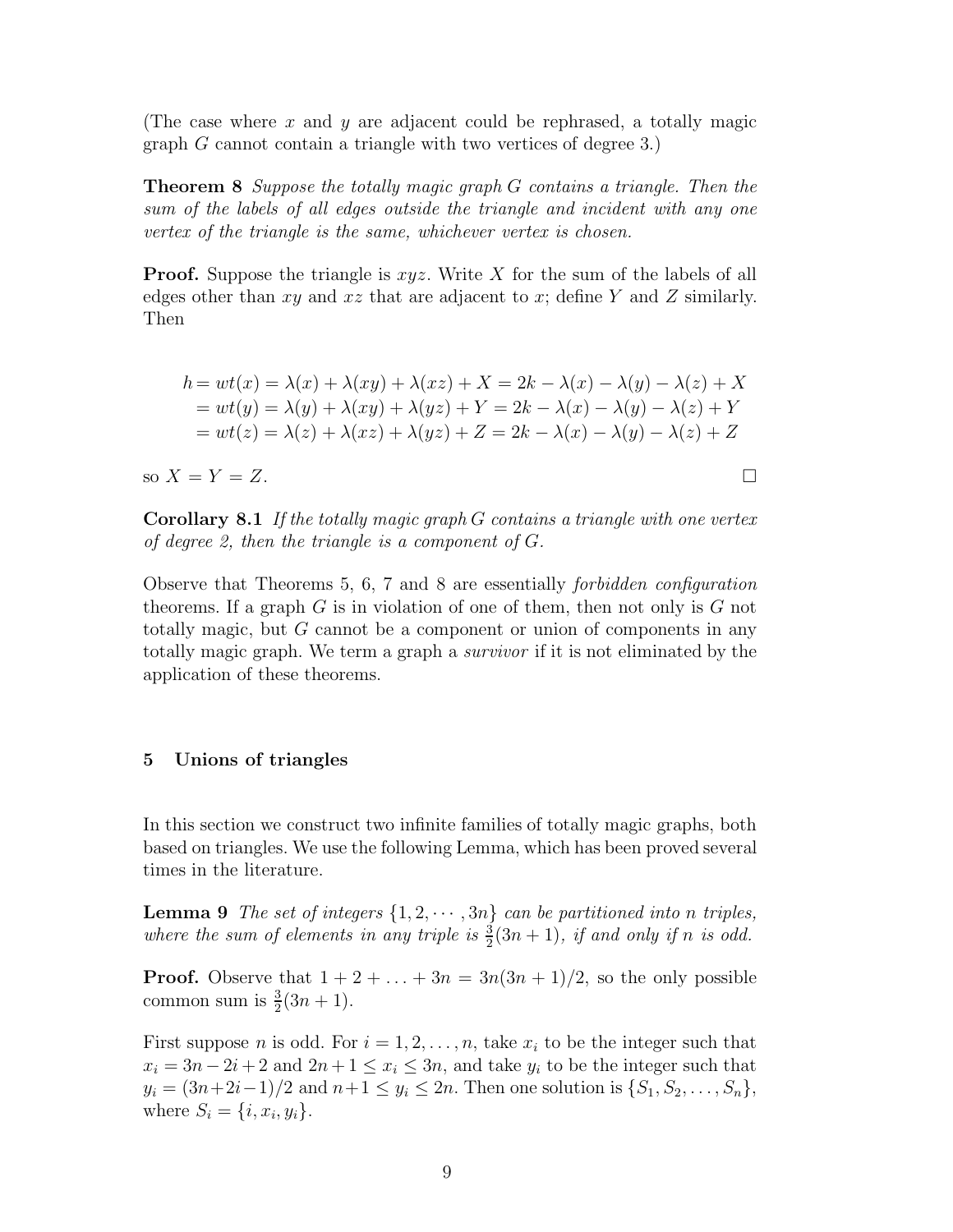If *n* is even, then  $\frac{3}{2}(3n+1)$  is not an integer.

**Theorem 10** There is a totally magic labeling of  $nK_3$ , the disjoint union of n triangles, whenever n is odd.

**Proof.** Choose *n* 3-sets as defined in Lemma 9. For each triangle, label the edges with the members of the triple. If edge xy receives label  $\lambda(xy)$ , the vertex opposite xy receives  $3n + \lambda(xy)$ . As the three edge-labels on a triangle sum to  $\frac{3}{2}(3n+1)$ , the edges all have weight  $6n + \frac{3}{2}(3n+1)$  and the vertices all have weight  $3n + \frac{3}{2}(3n + 1)$ .

In the above construction, label 1 appears on an edge. If this edge is deleted, and 1 is subtracted from the label of each vertex and each remaining edge, the resulting labeling is totally magic, with vertex constant  $3n + \frac{3}{2}(3n - 1)$  and edge constant  $6n + \frac{3}{2}(3n - 1)$ . This produces another infinite family:

**Corollary 10.1** The graph  $P_3 \cup nK_3$  is totally magic when n is even.

On the other hand, an even union of triangles is never totally magic.

**Theorem 11** There is no totally magic labeling of  $nK_3$ , the disjoint union of n triangles, whenever n is even.

**Proof.** Suppose  $\lambda$  is a totally magic labeling of  $nK_3$ , where  $n = 2m$  for some positive integer m. Write h and k for the vertex and edge constants of  $\lambda$ . If xyz is a triangle, write  $\mu(x)$  for  $\lambda(yz)$ .

Summing the weights of edges and vertices, we have  $\sum_{x}(\lambda(x)+2\mu(x))=6mh$ and  $\sum_x(\mu(x)+2\lambda(x)) = 6mk$ , so  $\sum_x(\lambda(x)+\mu(x)) = 2m(h+k)$ . Since the labels are  $1, 2, \ldots, 12m$ ,

$$
36m + 3 = h + k.\tag{8}
$$

Consider a triangle  $xyz$ . Clearly  $\lambda(xy) = k - \lambda(x) - \lambda(y)$ . So  $\lambda(x) + \lambda(xy) + \lambda(xy)$  $\lambda(xz) = h$  implies  $\lambda(x) + k - \lambda(x) - \lambda(y) + k - \lambda(x) - \lambda(z) = h$ . So the sum of the three vertex labels is the same in any triangle:

$$
\lambda(x) + \lambda(y) + \lambda(z) = 2k - h.
$$

Similarly the sum of the three edge labels in a triangle is constant:

$$
\lambda(xy) + \lambda(yz) + \lambda(zx) = 2h - k.
$$

So  $\lambda(xy) = k - \lambda(x) - \lambda(y) = k + \lambda(z) - \lambda(x) - \lambda(y) - \lambda(z) = k - k + \lambda(z)$ , or

$$
\lambda(xy) = h - k + \lambda(x). \tag{9}
$$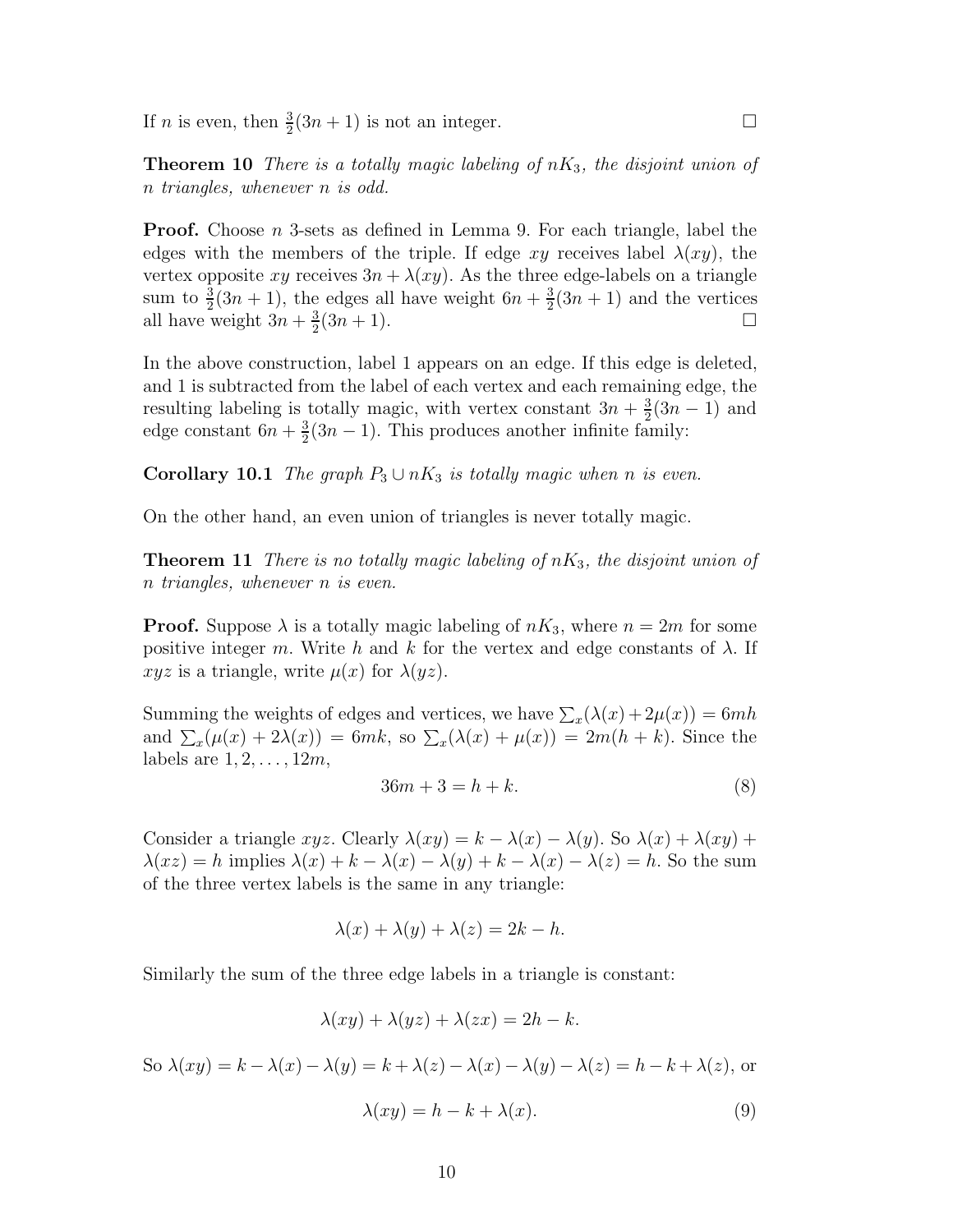Let us assume that  $h \geq k$  (otherwise, we can exchange the labels of the vertices and the edges and obtain another totally magic labeling with  $h \geq k$ ). Then from (9) labels  $1, 2, \ldots, h - k$  must all be vertex labels, and  $h - k + 1, h - k + 1$  $2,\ldots, 2(h-k)$  are edge labels. So  $2(h-k)+1, 2(h-k)+2,\ldots, 3(h-k)$  are vertex labels, and so on: the vertex labels are precisely the labels  $a$  satisfying  $a \equiv 1, 2, \ldots, (h-k) \pmod{2(h-k)}$ . Since there are 6m vertices and 6m edges,  $h - k$  divides 6m. Clearly  $h - k \equiv h + k = 36m + 3 \equiv 1 \pmod{2}$ , so,  $h - k$  is odd,  $h - k$  divides 3m, and therefore  $1 \leq h - k \leq 3m$ .

First, suppose  $h - k = 1$ . We have to partition the edge labels  $2, 4, \ldots, 12m$ into 2m sets of size 3 such that the sum of the labels in each set is constant. If such a partition exists, halving it provides a partition of  $1, 2, \ldots, 6m$  into 2m sets of size 3 such that the sum of the labels in each set is a constant. But such a partition is impossible by Lemma 9.

So we assume  $h-k \geq 3$ . Write  $h-k = 2c+1$ . From (8) we obtain  $h = 18m+c+2$ and  $k = 18m - c + 1$ . So  $2k - h = 18m - 3c$ , and  $2k - h = 18m - 3c = -3c$  $c + 2 \pmod{4c+2}$ , since  $2c + 1$  divides  $3m$ .

Each vertex label must be congruent to one of  $1, 2, \ldots, h - k \pmod{2(h-k)}$ , that is  $1, 2, \ldots, 2c + 1 \pmod{4c + 2}$ . The sum of the three vertex labels in any triangle will be congruent to  $2k - h$ . Now,  $2k - h \equiv c + 2 \pmod{4c + 2}$ . Since  $0 < c < h - k, c + 1$  must be a vertex label. But this is impossible, since there do not exist two elements  $d, e \in \{1, 2, \ldots, 2c+1\}$  (mod  $4c+2$ ) such that  $c + 1 + d + e \equiv c + 2 \pmod{4c + 2}.$ 

Hence  $2mK_3$  is not totally magic for any positive integer m.

If there were a totally magic labeling of  $P_3 \cup nK_3$  with vertex and edge constants h and k, it is easy to show that the labels on the endpoints of the  $P_3$ must add to k. Suppose those two endpoints are joined, and the new edge is labeled 0. Then the labeling of  $(n+1)K_3$ , constructed by adding 1 to every label, will be totally magic. From Theorem 11, this cannot occur when  $n$  is odd. So

**Corollary 11.1** The graph  $P_3 \cup nK_3$  is not totally magic when n is odd.

#### **6 Small graphs**

We have carried out a complete search for small totally magic graphs. The result is that no examples with ten or fewer vertices exist, other than the four graphs given in Section 2 and the two nine-vertex graphs constructed in Theorem 10 and Corollary 10.1.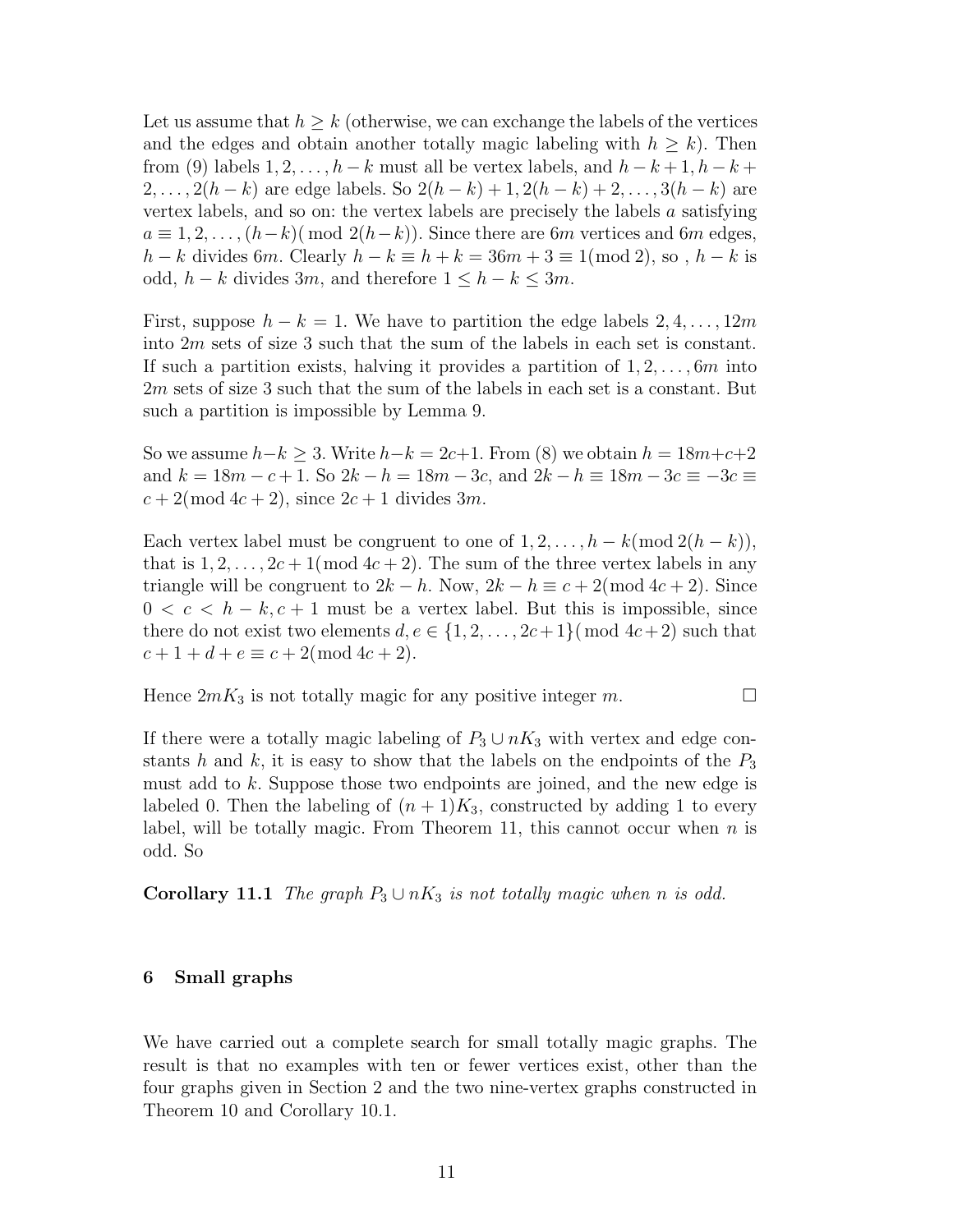The complete search was carried out in two stages. First, using nauty [5], lists were prepared of all connected graphs (up to ten vertices) not ruled out by Theorems 5, 6, 7 and 8. Second, the survivors were tested exhaustively. There were three survivors with six or fewer vertices  $(K_1, K_3 \text{ and } P_3)$ , 42 with seven, 1,070 with eight, 61,575 with nine and 4,579,637 with 10.

Exhaustive testing is very time-consuming. However, a shortcut is available. If a totally magic labeling exists, it must retain the magic properties after reduction modulo 2. So we tested all mod 2 possibilities. Label 1 or 0 is assigned to each vertex and to the constant  $k$ . Then every edge-label can be calculated. Next, one can check whether all the vertex weights are congruent (mod 2). Moreover, the total number of vertices and edges labeled 1 must either equal the number labeled 0 or exceed that number by 1. This process is quite fast (for example, only  $2^9$  cases need to be examined in the eight-vertex case), and eliminated over 25% of graphs. Then one can sieve the remaining graphs modulo 3, then modulo 4, and so on. For example, sieving the 1070 eight-vertex graphs mod 2 eliminated 307 graphs, sieving mod 3 eliminated 351 more, and so on: one graph survived after sieving modulo 7, and it was eliminated mod 8.

There were very few disconnected graphs to consider. Except for the graph  $K_1 \cup P_3$ , the only possibilities are made up of at most one star, copies of  $K_3$ , and survivors with more than three vertices. The only cases not already discussed are  $K_{1,n} \cup K_3$  for  $n = 3, 4, 5, 6, K_{1,4} \cup 2K_3$ , and the 42 unions of a triangle and a 7-vertex survivor. None of these is totally magic, so there are no further totally magic graphs with ten or fewer vertices.

There are exactly eight totally magic labelings of  $3K_3$ . They arise in dual pairs (the dual is derived by exchanging the label of each vertex with that of its opposite edge). Of the four pairs, two come from the construction of Theorem 10 and two do not. In each dual pair, one member has 1 as an edge label, so there are four totally magic labelings of  $P_3 \cup 2K_3$ .

We carried out a further investigation using a variant of simulated annealing. This procedure quickly found the graphs we have described, but has so far found no other examples. This might suggest that we have found all totally magic graphs. However, for larger numbers of vertices (more than 20, say), it appears that the search gets "nearer" to satisfaction (no, we do not wish to clarify this vague description!), so perhaps there are large totally magic graphs yet to be discovered.